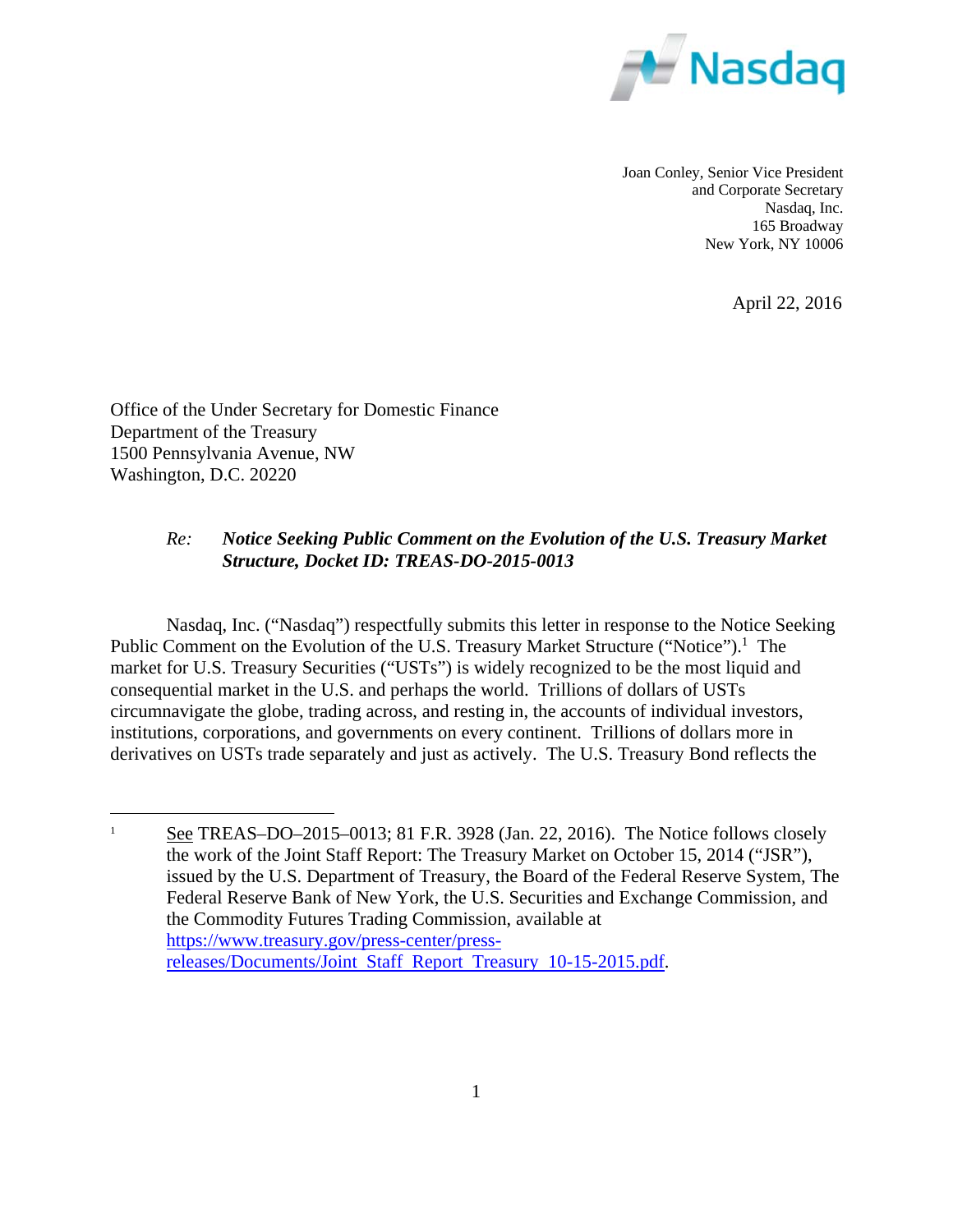

stability of the United States and its strength and is, quite literally, the coin of the realm for the world.

Simultaneously, Nasdaq suggests that the market for USTs could benefit from greater transparency, organization and efficiency. Nasdaq operates eSpeed ("eSpeed"), the first electronic trading platform for "On-the-Run" USTs, providing real-time institutional trading of benchmark USTs and is one of the largest and most liquid fixed-income cash markets in the world. Nasdaq also operates 25 exchanges and six clearinghouses for equities, options, commodities, power, freight, interest rates, and fixed income trading in the U.S. and Europe, as well as providing technology to power more than 70 other brokers, markets, and regulators around the globe. Based both on its specific knowledge of the UST market and its broad knowledge of global markets, Nasdaq believes that the market for USTs would benefit from modernization and reform.

Nasdaq's analysis of market structure and market structure reforms is driven by the application of core principles derived from Nasdaq's long experience operating markets, like Nasdaq eSpeed, across a broad range of regulatory frameworks. Nasdaq aims to operate each market within its specific, existing regulatory framework, and also to drive each regulatory framework towards principles and rules that will best serve market participants.

- *Transparency Benefits all Market Participants*. Markets must be transparent in each of several respects to serve market participants and investors fully and fairly. The structure, regulation, and operation of the market should be readily understood to inspire trust and confidence. Widespread availability of the best available prices ensures that market participants make informed investment decisions and receive high quality, low cost service from intermediaries and markets alike.
- *Regulation Must be Clear, Consistent, and Technology Driven*. Markets and market participants should be held to clear, high, and consistent standards of conduct. As markets evolve and automate, regulators must maintain a coordinated and complete view of market activity. Full transparency to regulators underpins fair markets.
- *Competition on a Level Playing Field*. Market structure serves market participants best by including a diverse set of participants. The open interaction of diverse trading interests and strategies – whether long term, short term, institutional, or proprietary -- promotes continued innovation and efficiency.
- *Equal Access to Trading Promotes Efficiency*. Equal access fosters order interaction, price discovery and market efficiency. Restricted access and liquidity fragmentation creates order isolation, price opacity and inefficiency.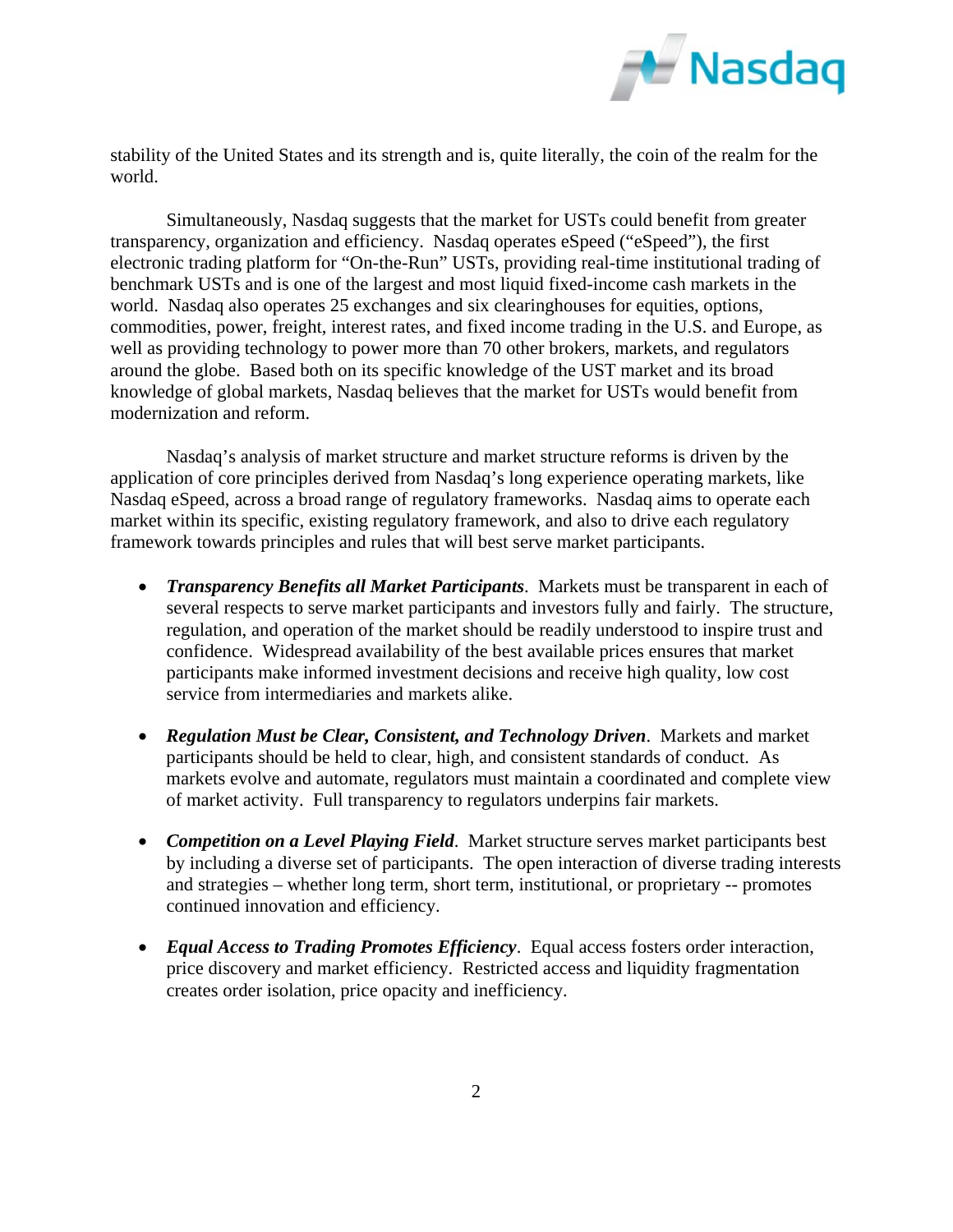

• All Investors are *Entitled to a Fair Deal*. The quality of execution for market participants should not depend on the venue they choose. If all venues that trade the same securities are equally transparent, equally regulated, and held to equally high standards of conduct, investors will be fairly treated.

Nasdaq believes that the market for USTs can be significantly improved on in each of these measures. Today, as these markets are evolving, they are becoming more fragmented and segregated; more opaque to competitors and regulators alike; subject to uneven and uncertain regulation and enforcement; less efficient; and less clearly focused on serving market participants. Therefore, Nasdaq recommends the following basic improvements that it believes are necessary to better serve market participants and protect investors:

- 1. Establish a comprehensive, centralized reporting regime to regulators to augment transparency.
- 2. Impose minimum regulatory requirements on all venues to ensure fair and orderly markets.
- 3. Reduce systemic risk by requiring cost effective clearing of all transactions, be it centralized or through an interoperable model.

Following a brief assessment of the current market, each of these recommendations will be discussed in greater detail below. By introducing these changes, Nasdaq believes that operational and systemic risks will be reduced and market efficiencies will be improved.

# *Current State of the Market*

 $\overline{a}$ 

As it is generally known, the secondary market for USTs has two segments: the Dealerto-Customer segment and the Inter-Dealer Broker ("IDB") segment. eSpeed operates exclusively in the IDB segment, offering a Central Limit Order Book ("CLOB") based on Price/Time matching principles.<sup>2</sup> As such, eSpeed provides a venue through which dealers can trade in ways that facilitate their customer-facing business. For example, a dealer can access liquidity in eSpeed to rebalance inventory in reaction to a large customer trade. A liquid, well-functioning IDB market therefore ultimately benefits end investors.

<sup>2</sup> As opposed to "Workup" matching protocols, offering exclusivity and queue priorities originally introduced in early IDB solutions. These are no longer available on eSpeed for Treasury Benchmark securities.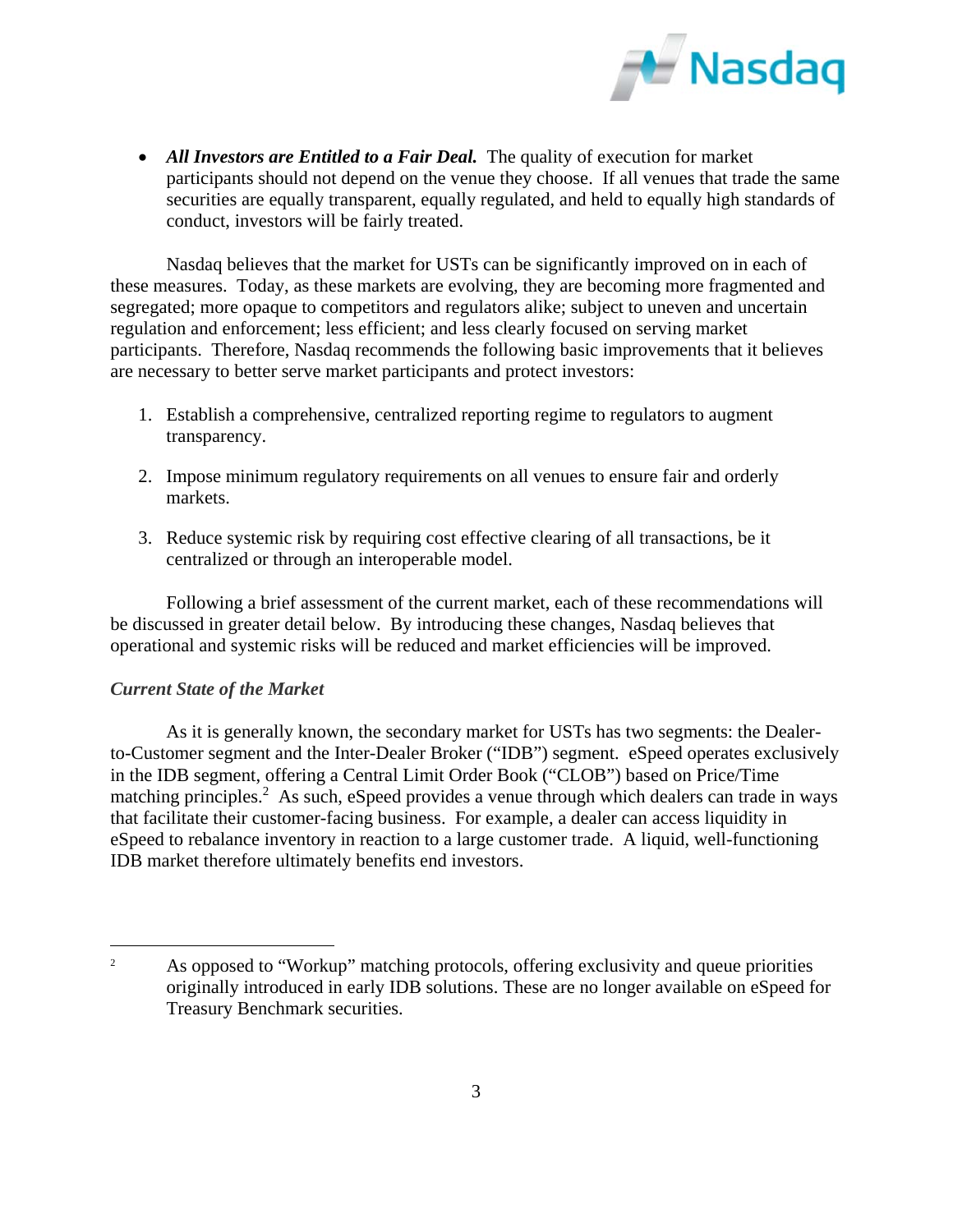

The post financial crisis regulatory framework has impacted traditional providers of liquidity, mainly in the wake of the Volcker Rule<sup>3</sup> and Basel III Capital Requirements.<sup>4</sup> Principal Trading Firms ("PTFs") have become an increasingly important part of the IDB market, and currently represent a significant portion of eSpeed activity. PTFs act as both liquidity providers (submitters of passive bid and offer quotes) and liquidity takers. This latter role is often associated with a variety of statistical arbitrage strategies that tie together the prices of related asset classes, such as prices in the futures markets with prices in the cash market. PTF participation increases liquidity and price discovery in the IDB market. These PTFs have accounted for a substantial increase in trading volumes without any significant increase in overnight risk. Liquidity provisioning PTFs facilitate risk transfer while continuing to allow primary dealers to serve the buy side.

As an operator of one of the primary UST venues, Nasdaq cannot completely evaluate the liquidity and/or efficiency of the entire market either in real-time or on a delayed basis. eSpeed can only assess the activity on its own platform and does not know either the best prices currently available or those recently executed at competing CLOBs or Single/Multi Provider Streaming ("SMPS") or Request For Quote/Request For Stream ("RFQ/S") venues. Likewise, without a uniform reporting regime, regulators are currently unable to meaningfully monitor and analyze the market in real-time and *ex post facto* data collection is a painstaking process. This point was amply demonstrated by the Treasury "flash crash" of October 2014, where regulators were challenged to understand the activity of various market participants due to the difficulties of analyzing and normalizing data collected from multiple sources on an *ad hoc* basis.<sup>5</sup> These challenges are compounded by the proliferation of trading venues and the resulting fragmentation and segmentation of order flow. Since the introduction of eSpeed, the number of CLOBs has grown from one to three, with a fourth soon to enter market, and the emergence of several SMPS and RFQ/S solutions. As the markets continue to evolve, we anticipate that venues and market participants will continue to explore innovative solutions within the current regulatory structure. 6

 $\overline{a}$ 

5 See https://www.treasury.gov/press-center/pressreleases/Documents/Joint\_Staff\_Report\_Treasury\_10-15-2015.pdf.

6 For example, in October 2015, Nasdaq introduced eSpeed Elect, designed to improve order book quality by giving market participants the ability to provision additional liquidity with their resting orders to specific counterparty groups. Then, in January 2016, eSpeed entered into an exploratory agreement with CrossRate Technologies, LLC to

<sup>3</sup> See 79 F.R. 5808 (January 31, 2014); §619 (12 U.S.C. § 1851) of the Dodd-Frank Wall Street Reform and Consumer Protection Act.

<sup>4</sup> See http://www.bis.org/bcbs/basel3.htm.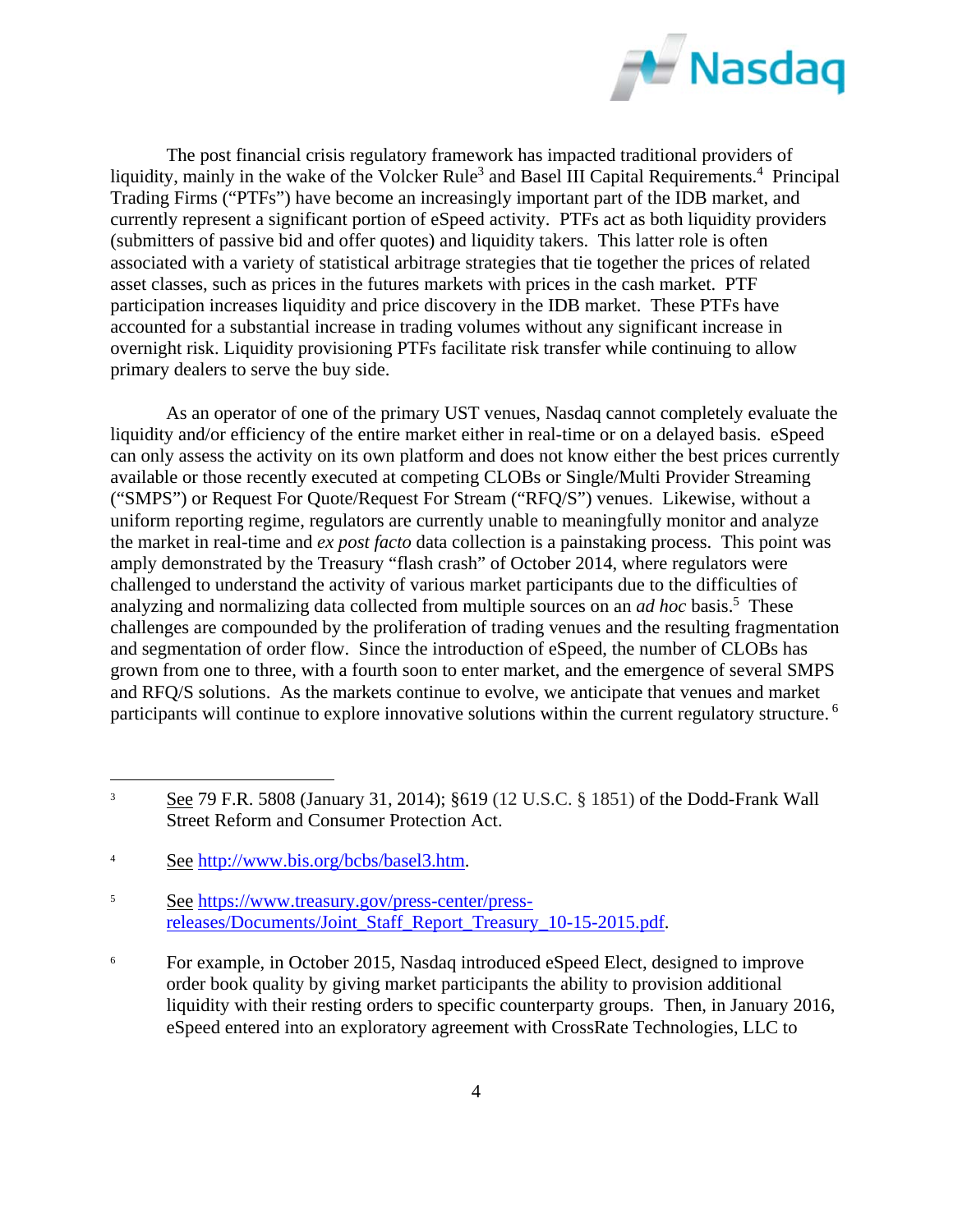

The U.S. equities markets experienced a similar proliferation of venues and similar fragmentation in the period between 2000 and 2006, when multiple alternative trading systems were launching (including Island, Instinet, Archipelago, Redibook, BATS, Direct Edge, Attain, and others). The Securities and Exchange Commission proposed, adopted, and implemented Regulation NMS in 2004, 2005, and 2006 to address the problems of fragmentation and inaccessibility that this proliferation caused. During that period and thereafter, consolidation occurred and Archipelago, BATS, and Direct Edge all increased in size and went on to register as full exchanges. Although we are not advocating for something similar to Regulation NMS being applied to the UST market, better regulation, built on a stronger base of transparency and coordination, would be an improvement to that which currently exists in the UST market today.

Without consistent rules and oversight of all liquidity pools, including private venues, fragmentation may lead to reduced levels of liquidity and wider spreads for those ineligible to participant in those private venues. Although these venues facilitate the transfer of risk, the firms do not act (or function) in the capacity of IDBs and their opaque operations restrict access and provide limited, if any, public information.<sup>7</sup> The current regulations are largely focused on financial risk mitigation, leaving a number of important areas unaddressed such as trading infrastructure, system resiliency, technology requirements, and operating standards across venues. Nasdaq notes that it will voluntarily publish its operating manual online for the benefit of its market participants in the near future.

Perhaps understandably, the significant increase in the levels of automated trading has necessitated the development of advanced automated risk control systems. The leading marketplaces, such as eSpeed, utilize a suite of financial risk management controls based on the SEC Market Access Rule,<sup>8</sup> including daily trading limits, profit and loss ("P&L") and market risk monitors, as well as counterparty credit monitoring processes. Many of these and other risk

 $\overline{a}$ 

partner to launch an alternate trading venue for USTs designed to increase overall liquidity and improve execution quality.

<sup>7</sup> In other markets, regulators have cited potential conflicts of interest where single provider operators participate in their own venues. See SEC Administrative Proceeding File No. 3-16742 *In the Matter of ITG Inc. and Alternet Securities, Inc.*; *Schneiderman v. Barclays Capital Inc. et al.*; SEC Administrative Proceeding File No. 3-17077 *In the Matter of Barclays Capital Inc.*; SEC Administrative Proceeding File No. 3-17078 *In the Matter of Credit Suisse Securities (USA) LLC.*

<sup>8</sup> See SEC Rule 15c3-5, 17 C.F.R. 240.15c3-5.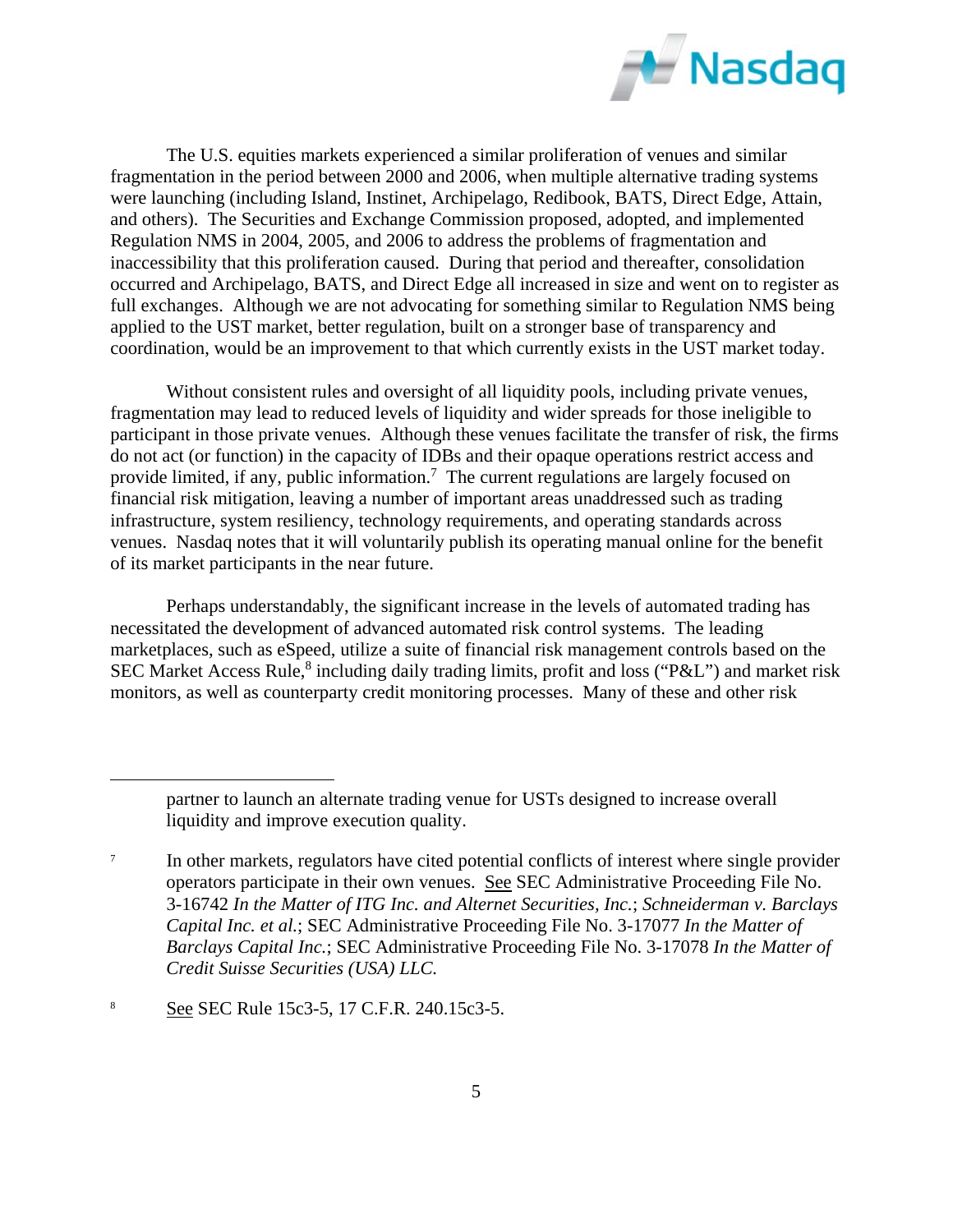

management solutions are widely available to market participants and are supported by a network of third party vendors who specialize in the provision of this technology.

We advocate for the imposition of uniform standards with respect to these areas, accompanied by greater supervision, provided that it is applied equally across all venue types, including CLOBs, SMPS and RFQ/S systems. We welcome competition, as long as it is based upon sound fundamental and operational structures.

## *Recommendation Number One: Establish a comprehensive, centralized reporting regime to regulators to augment transparency.*

Investor protections, considered rudimentary in the equity and options markets, are unavailable to UST market participants due to the lack of a comprehensive, centralized reporting regime. Every protection offered in response to the equity "flash crash" of 2010 depends on centralization and cooperation; this includes market-wide and single stock circuit breakers, and standardized market making and trade break rules. Enforcement of the duty of best execution and trade through protection are facilitated by the same coordination and centralization. Reasonable minds can differ on whether all of these protections are currently necessary in the UST market, but it is clear that proponents would be seriously hindered by the current market structure.

In failing to establish a comprehensive transaction reporting regime, the UST market lags behind the equities and options markets, as well as other sectors of the fixed income market, including municipal and corporate bonds. The Municipal Securities Rulemaking Board ("MSRB") operates the Real-time Transaction Reporting System for centralized transaction reporting,<sup>9</sup> and the Financial Industry Regulatory Authority ("FINRA") operates the Trade Reporting and Compliance Engine for corporates.<sup>10</sup> Nasdaq offers comparable trade reporting and data dissemination functionality, including for listed debt instruments, through the Trade Reporting Facility that it operates jointly with FINRA. The MSRB, FINRA, and Nasdaq are selfregulatory organizations subject to SEC oversight, and they themselves oversee broker-dealer members registered under the Exchange Act.

Nasdaq believes that UST regulators should establish a comprehensive central registration and transaction reporting regime for their own use in the UST market, preferably based upon existing proven industry protocols, and encourage venues to offer services for the submission of transactions to reduce the overall impact on market participants. A comprehensive system would

 $\overline{a}$ 

<sup>9</sup> See MSRB Rule G-14; see also http://www.msrb.org/Market-Transparency/Trade-Data.aspx.

<sup>&</sup>lt;sup>10</sup> See FINRA Rule Series 6700-6770; see also http://www.finra.org/industry/trace.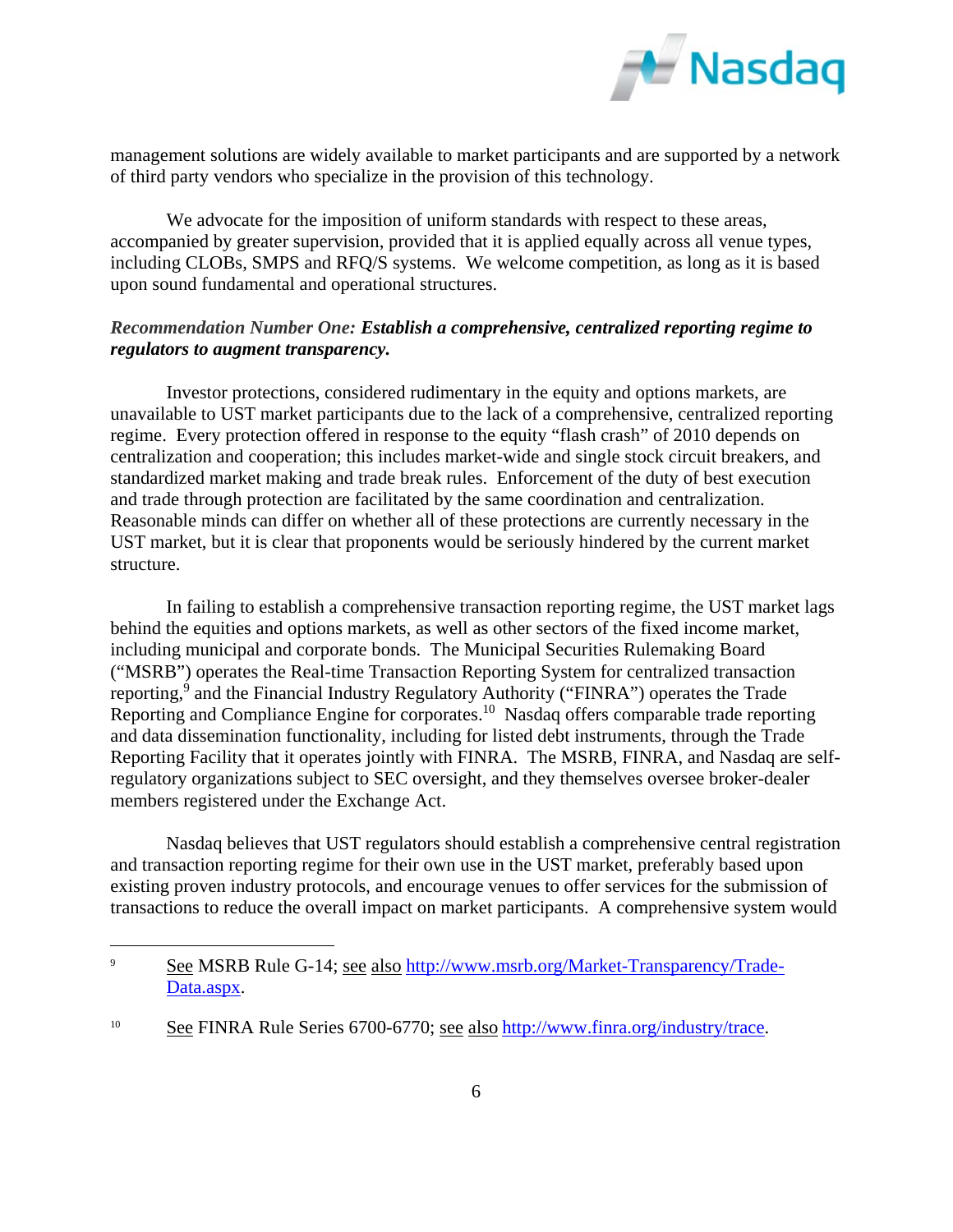

gather all transactions, including those executed on CLOBs, those executed on SMPS and RFQ/S platforms, and those executed bi-laterally between participants. A system that focused on creating transparency in just one segment of the market, such as IDBs, may encourage participants to shift transactions to segments of the market that remain dark, and therefore fail to capture the true breadth of transactions within the marketplace. The case for full and immediate data transparency to regulators and increased public transparency of venue operating guidelines is abundantly clear.

Nasdaq also supports price transparency. Strong reference prices created by exchanges, Trade Reporting Facilities,<sup>11</sup> and network processors<sup>12</sup> through the SEC's transaction reporting regime have helped make those markets the deepest, most liquid markets in the world. In fact, Nasdaq has been a leader and innovator in supplementing that already-strong transparency with an even wider and deeper range of "non-core" data products that provide market participants greater freedom to choose pre- and post-trade data. Nonetheless, Nasdaq does not support radical change in this area, preferring a more cautious and incremental approach to regulatory reform. Full pre- and post-trade transparency requires a level and breadth of technical infrastructure that does not currently exist in the market for USTs. For example, trading venues and market participants must operate under uniform quoting and trading conventions before data from multiple venues can be aggregated. Also, quotations must be uniformly accessible, requiring connectivity and operational frameworks. Therefore, Nasdaq recommends that regulators develop a careful plan to identify and then establish the requisite infrastructure in the shortest achievable time frame to support better price transparency.

### *Recommendation Number Two: Impose minimum regulatory requirements on all venues to ensure fair and orderly markets.*

Well-functioning markets must be transparent, fair, and orderly. This requires uniform minimum regulatory standards across all trading venues, whether electronic multiparty trading platforms or bi-lateral dealer-to-customer arrangements. For example, rules similar to Regulation SCI,<sup>13</sup> recently implemented by the Securities and Exchange Commission to enhance the technology infrastructure of securities markets, would ensure that participants in the UST markets develop systems with sufficient capacity, resiliency, availability and security to minimize the

 $\overline{a}$ 

<sup>&</sup>lt;sup>11</sup> See FINRA Rule Series 6700-6770.

<sup>12</sup> See 15 U.S. Code §78k-1, Exchange Act Section 11A; see also SEC Rule 603 of Regulation NMS, 17 C.F.R. 242.603.

<sup>13</sup> See 17 C.F.R. Parts 240, 242, and 249; https://www.gpo.gov/fdsys/pkg/FR-2014-12- 05/pdf/2014-27767.pdf.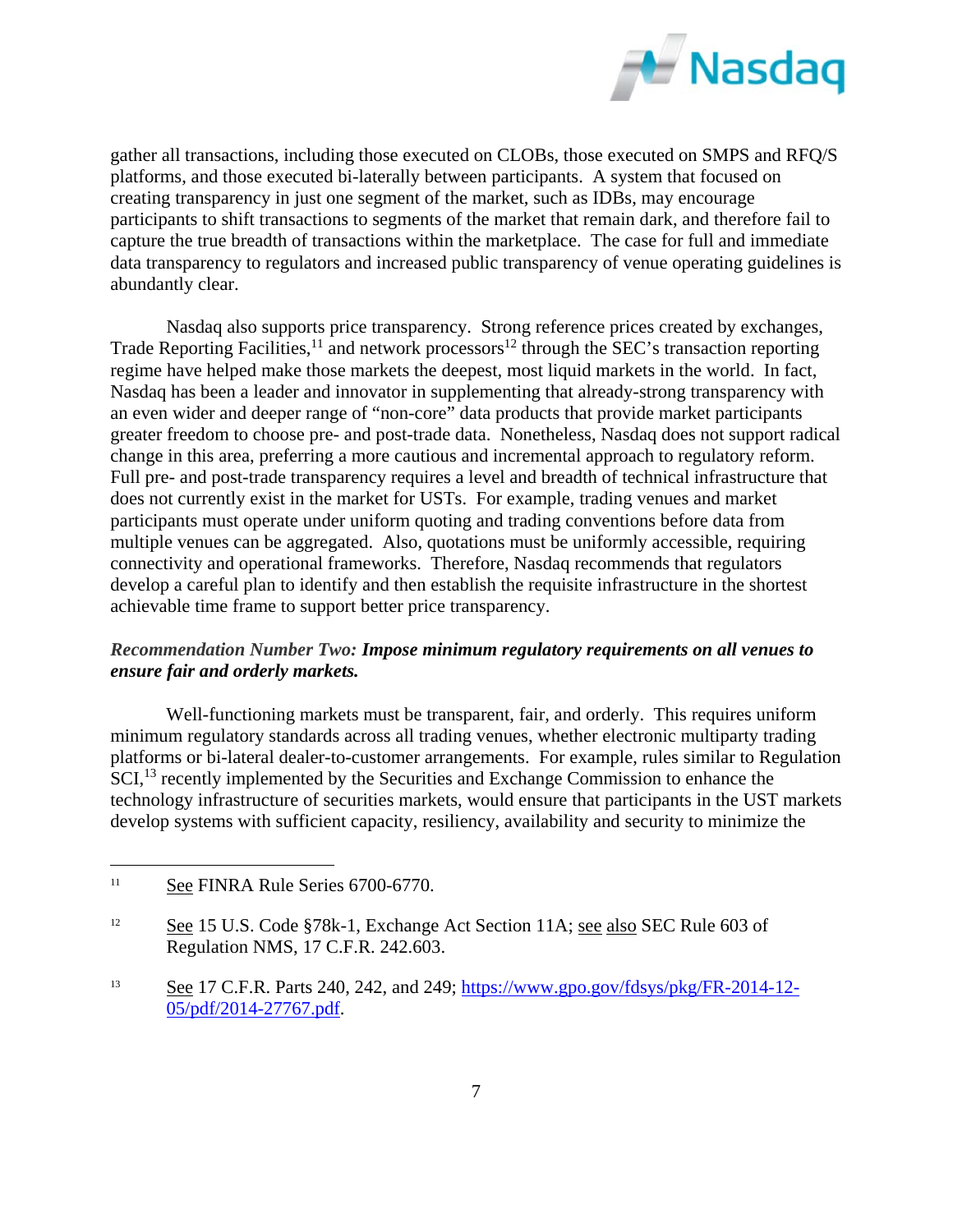

occurrence of disruptive systems issues. SCI also provides requirements for industry-wide testing that could enhance the stability of these markets.

Beyond minimum regulatory standards, Nasdaq believes that market protection requires sound surveillance and monitoring to ensure fair and orderly markets. The securities and futures markets have developed a tiered approach to market surveillance with individual firms and trading platforms tasked with compliance monitoring of their activity, and self-regulatory organizations ("SRO") given front-line responsibility for market surveillance and enforcement.

In the UST market, as with our other markets, Nasdaq has implemented operational and compliance best practices to promote and maintain the integrity and efficiency of eSpeed, and the overall UST market. Similar to other securities and futures markets, eSpeed employs its own surveillance program, which is designed to review its participants' trading activities for instances of manipulative or deceptive practices. Surveillance reviews currently deployed or in development include manipulative wash trading, spoofing, layering, mid-point price manipulation, and flipping. Each UST venue should perform similar market monitoring surveillance for the activity related to that venue. In addition, Nasdaq believes the UST market would benefit from consolidated surveillance by a SRO with regulatory responsibility for the trading activity.

Of course, proper surveillance of a fragmented UST market requires that regulators have visibility across all UST cash and derivative markets with the ultimate goal of efficiency and transparency. Regulators could significantly benefit by being a central repository of information to monitor trading across the UST cash and derivative markets using order and transaction activity. This could be accomplished by using trade data similar to that which is available to FINRA from the securities exchanges.

In summary, we strongly advocate for the standardization of regulatory standards and surveillance practices across all UST venues. This would benefit market participants, regulatory agencies, and potentially a centralized clearing provider should the UST markets evolve in that direction. In setting these standards, we believe regulatory agencies should leverage models similar to those that already exist in the securities markets (such as Regulation SCI, SRO oversight, the Consolidated Tape, and TRFs) before devising new sets of rules or requirements that might have unintended consequences on the UST market.

#### *Recommendation Number Three: Reduce systemic risk by requiring cost effective clearing of all transactions, be it centralized or through an interoperable model.*

The clearing market structure, in our view, has fallen behind the realities of automated trading. The uneconomical cost of clearing large volumes of trades with very small net positioning has resulted in the majority of trading that occurs in the UST market being done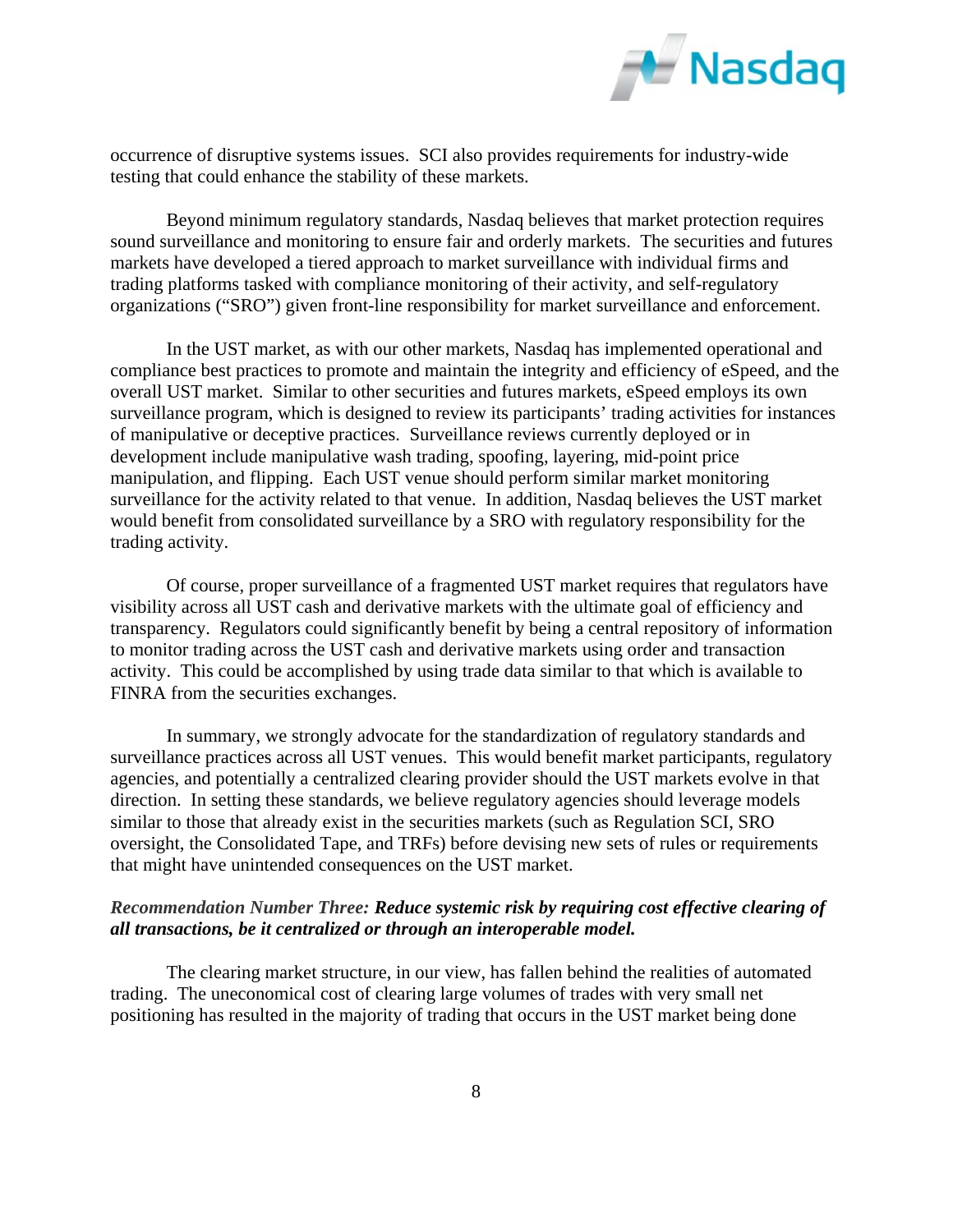

without utilizing a centralized clearing counterparty ("CCP"). This development poses material counterparty risk to the market. The market instead relies on the solvency of the trading venues and an ever diminishing number of Clearing Brokers.

Clearing Brokers are the only third-party that can view a client's full trading position, as they typically act as settlement agents. Trading venues only get an incomplete view based upon the transactions being executed on their platform. However, Clearing Brokers acting as agent are not legally bound to guarantee the settlement of executed trades. This exposes trading venues and market participants to counterparty risk and it creates a scenario whereby default management must involve multi-lateral coordination of clearing brokers, trading venues, and clients, thus adding unnecessary complexity and risk to the market.

To mitigate counterparty risk, eSpeed has implemented a suite of pre-trade and post-trade risk controls as well as a thorough credit review of clients that do not clear trades. The eSpeed Credit Risk team conducts annual credit due diligence meetings to evaluate each client's management and firm history, trading strategies, risk management policies and procedures, operational controls and compliance, financial condition, and past performance. This data is used to assess each client's credit quality, which drives their daily trading limits and any collateral posting to eSpeed. This is supplemented by market risk monitoring of unsettled trades and internal default management policies and procedures. For example, real-time P&L monitoring will alert the Credit Risk team to any unusually large client P&L or exposure that exceeds predetermined thresholds.

In addition to the counterparty risk associated with the clearing structure currently in place, there are very large inefficiencies in terms of the required collateral for clients to trade effectively across the different venues. Cash trades done on different venues require individual margin postings that do not net across a client's positions. Also, trades done in the futures market against cash positions do not always get the benefit of netting and require even more collateral. A centralized clearing solution would very likely help to significantly reduce counterparty risk (and help the default management process) while making the collateral margin requirements reflect the actual risk being taken by particular entities.

In summary, the lack of a centralized clearing solution poses material counterparty risks to the market and leads to the following:

- Less transparency as to the size of the exposure faced by individual participants;
- Concentration risks that are not properly managed;
- Clients having to post collateral to multiple venues and brokers creating inefficient management of settlement and counterparty risk; and